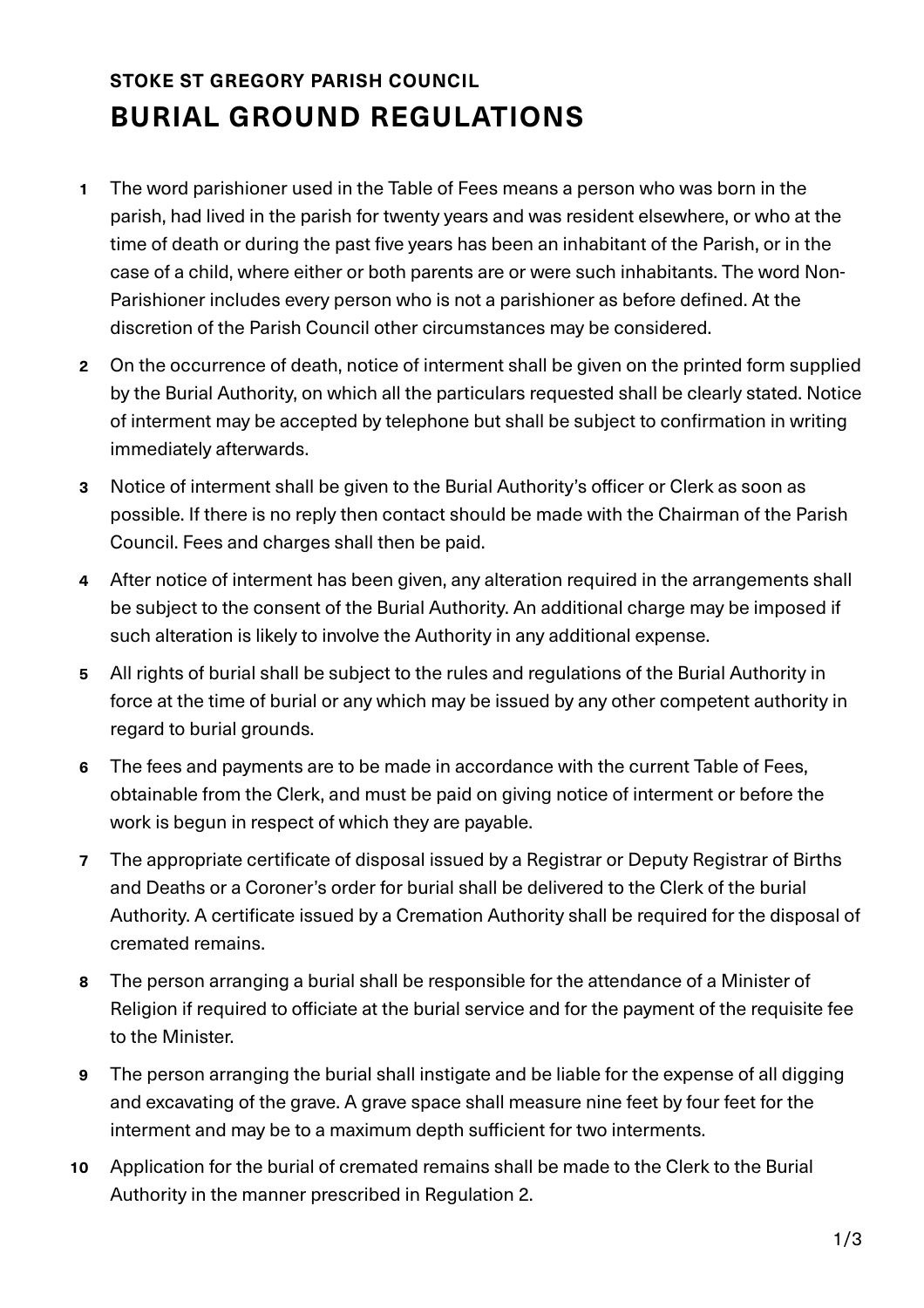- **11** On the grant of a right of burial for a period of 99 years in a grave space, the Grantee shall be entitled to, and shall receive, a formal grant signed by the Clerk to the Burial Authority in respect of the same. No grant of burial right is transferable without the consent of the Burial Authority. The written consent of the owner or his or her personal representative must be lodged with the Clerk to the Burial Authority when it is desired to inter in the grave the body of a person other than the owner of the grave.
- **12** The burial of cremated remains will be permitted in any existing grave provided there are no valid objections. Application for such burial to be made to the Clerk to the Burial Authority in the manner prescribed in Regulation 2. The scattering of ashes is not permitted.
- **13** Ownership of a grave does not extend to ownership of the ground surface above it, which should be kept flat once the ground has achieved equilibrium following a burial (approximately one year), in the interests of regular maintenance. The Burial Authority shall keep in order all parts of the Burial Ground and reserves the right to remove dead wreaths on any grave space, and to remove any plants or shrubs growing thereon.
- **14** Headstones/memorials are under the control of the relatives of the deceased. It is their responsibility to ensure the safety of the headstone/memorial. All memorials on any grave space not kept in good order, repair or condition by the owner to the satisfaction of the Burial Authority shall be removed or otherwise dealt with at the discretion of the Authority.
- **15** No memorial shall be erected or placed on a grave or removed therefrom until the owner of the grave space has been granted permission to do so. Such permission shall not be granted and become operative until the requisite fees and charges have been paid.
- **16** Application for permission to erect or place a memorial on a grave space shall be made on a form obtained from the Clerk to the Burial Authority on which the applicant must give a specification of materials to be used and a copy of every proposed inscription together with the dimensions and a drawing to scale of the proposed memorial. This must be accompanied with the requisite fee.
- **17** No artificial flowers or artificial wreaths will be permitted.
- **18** The Burial Authority reserves the right to remove any memorial for which prior approval has not been given, or which does not conform to the design or dimensions which were submitted and for which a permit was granted.
- **19** In that portion of the Burial Ground at the eastern end, set aside for the burial of cremated remains, memorials shall normally be restricted to a horizontal tablet approved by the Burial Authority, not larger than 12 x 16", and not projecting beyond the level of the turf.
- **20** The grave number and section letter may be incised at the base on the reverse side of every memorial in the same manner as the inscription.